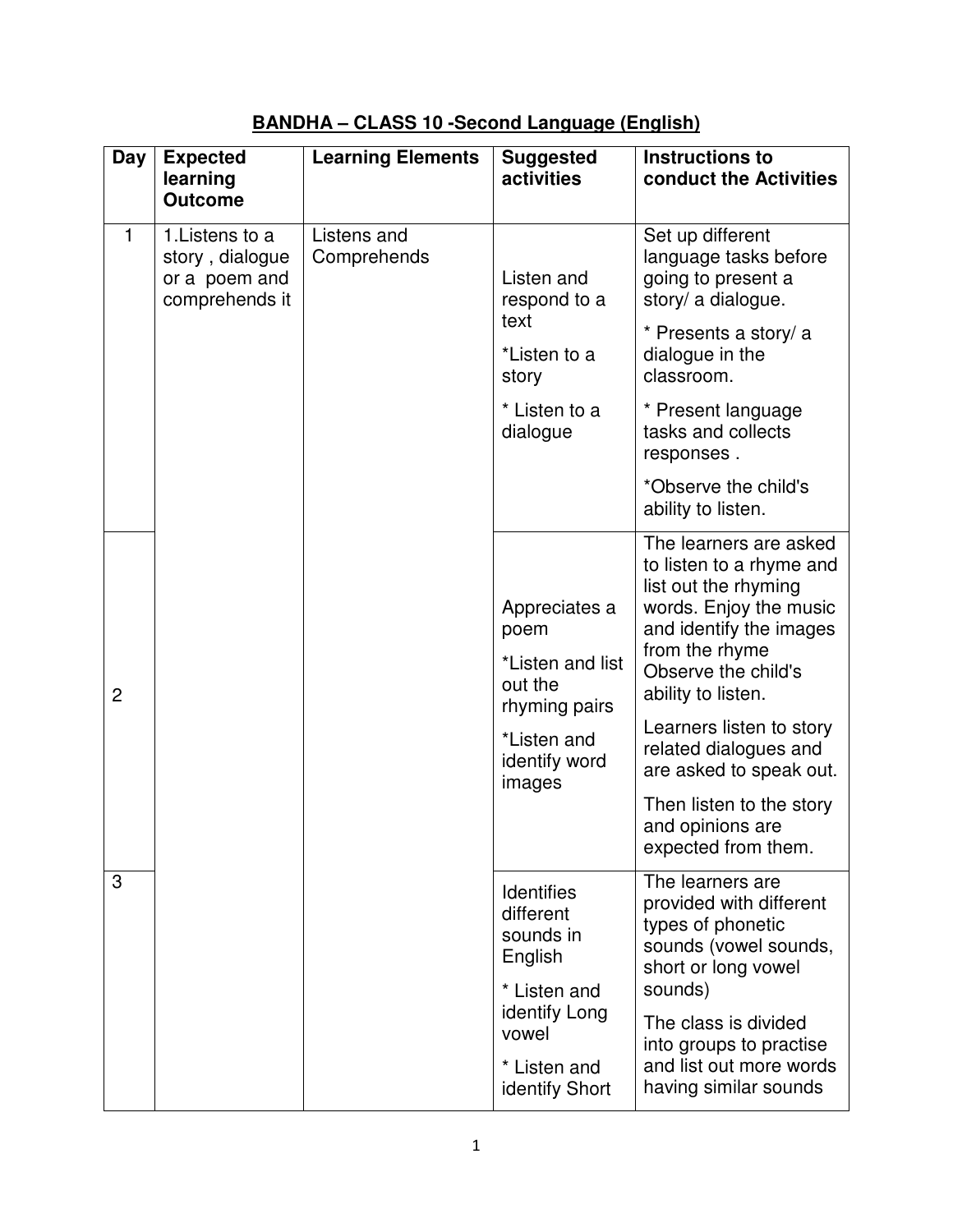|                |                                                                |                                                                                              | vowel<br>* Listen and<br>identify<br><b>Diphthongs</b><br>*Listen and<br>identify<br>consonants | Later diphthongs and<br>consonant sounds can<br>be practised                                                                                                   |
|----------------|----------------------------------------------------------------|----------------------------------------------------------------------------------------------|-------------------------------------------------------------------------------------------------|----------------------------------------------------------------------------------------------------------------------------------------------------------------|
| $\overline{4}$ | 2. Uses<br>different<br>language<br>functions in<br>situations | Communicates for<br>seeking information,<br>giving suggestions<br>and introducing<br>oneself | Seeking<br>information                                                                          | The learners are<br>provided with some<br>open ended questions<br>to get some<br>information. Thus<br>various language<br>functions are<br>introduced to them. |
| 5              |                                                                |                                                                                              |                                                                                                 | Giving suggestion and<br>advices are practiced<br>with ample of examples                                                                                       |
|                |                                                                |                                                                                              |                                                                                                 | e.g. Better to consult<br>a doctor                                                                                                                             |
|                |                                                                |                                                                                              | Making                                                                                          | Why don't you improve<br>your studies                                                                                                                          |
|                |                                                                |                                                                                              | suggestions                                                                                     | .*Facilitators use<br>different language<br>tasks to know the<br>comprehension level of<br>the learners.                                                       |
|                |                                                                |                                                                                              |                                                                                                 | * Guide learners to take<br>different roles and<br>gives feedback.                                                                                             |
| 6              |                                                                |                                                                                              | Introducing                                                                                     | . The students are<br>expected to introduce<br>others by name, age,<br>gender, qualification,<br>occupation, hobbies etc                                       |
|                |                                                                |                                                                                              | others                                                                                          | Present two or three<br>dialogues on<br>'introducing others'.                                                                                                  |
|                |                                                                |                                                                                              |                                                                                                 | *Divide the class into<br>pairs.*Learner is asked                                                                                                              |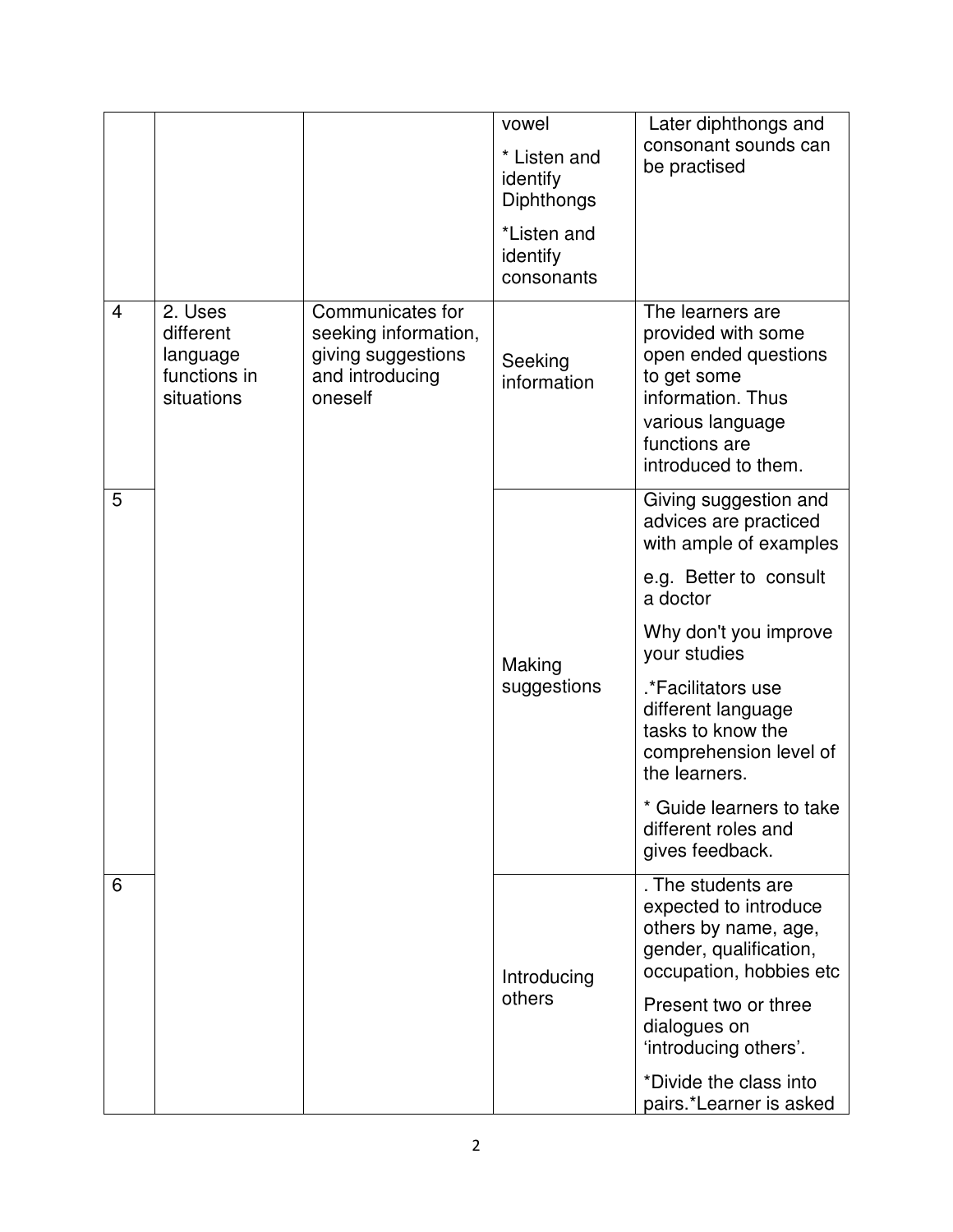|                |                                                                               |                                                                                                             |                                                                                                                                                                    | to introduce his/her<br>friend.*Facilitators give<br>feedback                                                                                                                                                                 |
|----------------|-------------------------------------------------------------------------------|-------------------------------------------------------------------------------------------------------------|--------------------------------------------------------------------------------------------------------------------------------------------------------------------|-------------------------------------------------------------------------------------------------------------------------------------------------------------------------------------------------------------------------------|
| $\overline{7}$ | 3. Reads a<br>given text and<br>identifies the<br>main theme.                 | <b>Uses different</b><br>techniques to read<br>for comprehension/<br>responding                             | Skimming and<br>scanning<br>*Reading a<br>table<br>*Reading a<br>chart                                                                                             | Learners are provided<br>with some text to read<br>and guess what type of<br>text it is.<br>They understand the<br>difference between<br>skimming and scanning<br>after some reading<br>activities.                           |
| 8              |                                                                               |                                                                                                             | Reads and<br>comprehends<br>a text<br>*Read an<br>unseen<br>passage and<br>answers<br>thought<br>provoking<br>questions                                            | Provide one or two<br>unseen passages and<br>ask a few questions<br>(factual and thought<br>provoking) on<br>them. *Gives some<br>clues to identify the<br>answers.*Collects<br>responses and gives<br>feedback.              |
| 9              |                                                                               |                                                                                                             | Reads and<br>responds in<br>other forms<br>*Read a story<br>and present<br>the gist in a<br>"Flow chart"                                                           | Learners read a story<br>and express their<br>feelings.<br>Learners write down<br>the main points and put<br>them on a flowchart/ Or<br>express the gist in their<br>own words.                                               |
| 10             | 4. Writes letters<br>(formal and<br>informal) with a<br>sense of<br>addressee | <b>Differentiates</b><br>between formal and<br>informal letter/<br>Writes the correct<br>format of a letter | <b>Differentiate</b><br>formal and<br>informal letters<br>*Letter to<br>father/friend<br>* Letter to<br>officials<br>* Classify the<br>words used in<br>formal and | Introduce a<br>conversation about<br>different types of letters<br>we write to<br>communicate with<br>others.<br>Informal letter pattern is<br>introduced to recall<br>their previous<br>knowledge. They learn<br>the basics. |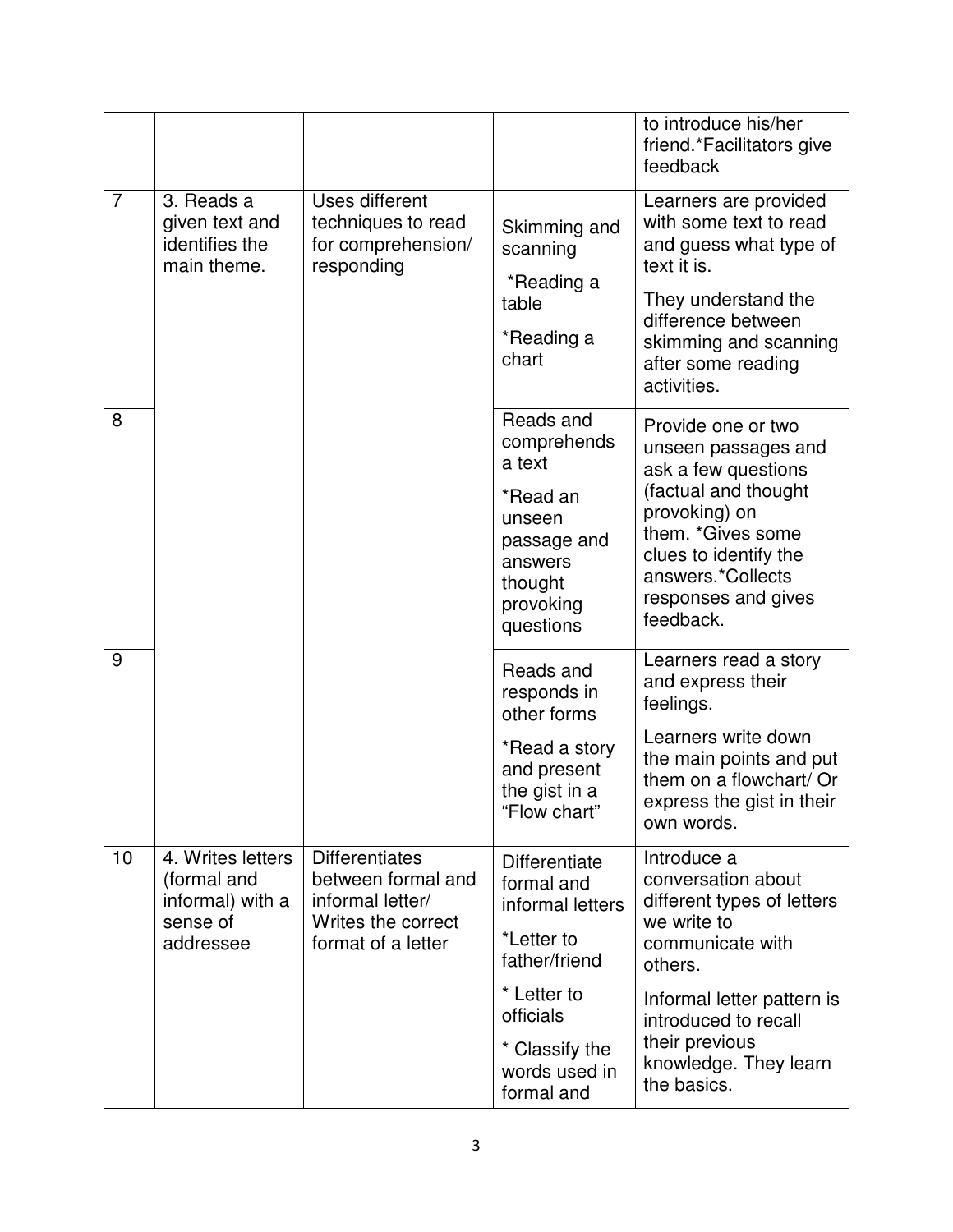|    | informal letters                                                                                                 | Revise steps to follow<br>while writing a letter                                                                                                                                                                                                                                                                                                                                                                                                 |
|----|------------------------------------------------------------------------------------------------------------------|--------------------------------------------------------------------------------------------------------------------------------------------------------------------------------------------------------------------------------------------------------------------------------------------------------------------------------------------------------------------------------------------------------------------------------------------------|
|    |                                                                                                                  | * Use some factual<br>questions to make the<br>learners to involve<br>themselves in the<br>activity. *Ask them to<br>list out the differences<br>between the two<br>formats.* Give<br>feedback                                                                                                                                                                                                                                                   |
| 11 | Introduction of<br>formats<br>(guided<br>writing)<br>*Rearrange<br>and write letter<br>in appropriate<br>format. | The learners practice to<br>write a letter to a<br>friend/uncle or to<br>parents. Later they are<br>introduced to Formal<br>letter and learn the<br>steps of writing a<br>formal letter. Give<br>practise to write<br>fluently.<br>*Facilitator provides<br>different steps of the<br>letter in jumbled form<br>and asks the learners<br>to arrange them in the<br>order.<br>*Gives new topic and<br>guides them to write<br>the letter.*Learner |
|    |                                                                                                                  | presents them to the<br>class and gets<br>feedback.                                                                                                                                                                                                                                                                                                                                                                                              |
| 12 | Unguided<br>writings/<br>alternatives                                                                            | Different issues are<br>given, to write a letter<br>to the concerned<br>authorities with the<br>support of the teachers<br>or peers. *Facilitator<br>presents alternative<br>topics and asks<br>learners to write the<br>letter individually. *                                                                                                                                                                                                  |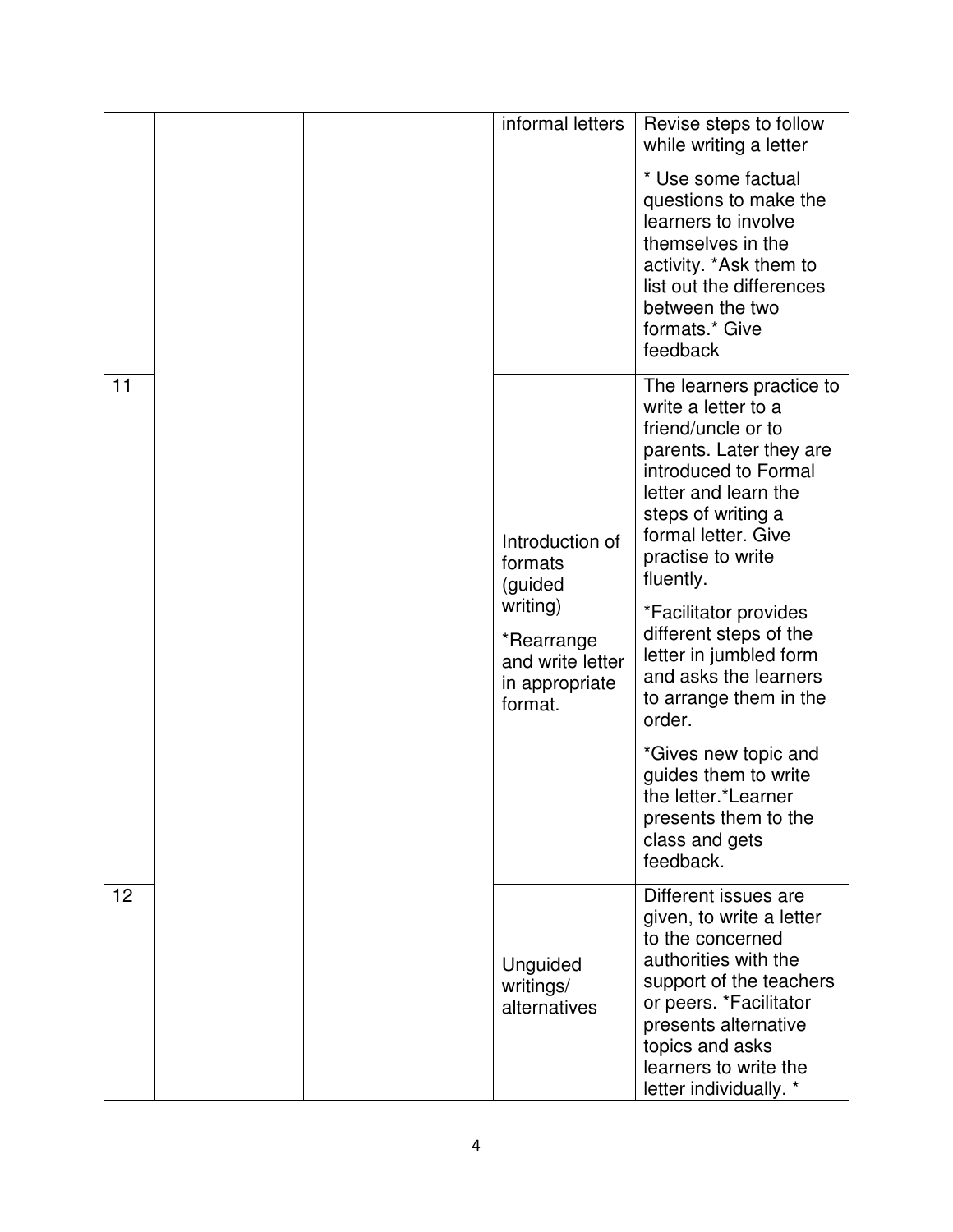|    |                                                   |                                                                                                                |                                                                                                                     | Learners are allowed to<br>present the letters to<br>the class.* Displays<br>and rewards the best<br>writer in the classroom.<br>*Gives feedback                                                                                                                                                                                                                                                                                                                                            |
|----|---------------------------------------------------|----------------------------------------------------------------------------------------------------------------|---------------------------------------------------------------------------------------------------------------------|---------------------------------------------------------------------------------------------------------------------------------------------------------------------------------------------------------------------------------------------------------------------------------------------------------------------------------------------------------------------------------------------------------------------------------------------------------------------------------------------|
| 13 | 5.Uses a<br>dictionary for<br>specific<br>purpose | Refers for finding<br>meanings/<br>abbreviations/<br>spelling/ part of<br>speech / phoenetic<br>transcriptions | Let's<br>search<br>*Rearrange<br>the words<br>*Super minute<br>*Refer a<br>dictionary and<br>find<br>abbreviations. | *. Facilitator divides<br>students into different<br>groups<br>*Conduct any<br>dictionary game to<br>make the learner<br>familiar with dictionary.*<br>Give set of words<br>beginning with same<br>letter or other letter*.<br>Conduct competition to<br>involve all the learners*<br>For the "Super minute"<br>- teacher gives a letter<br>$(e.g., 'V')$ . *Learners<br>are asked to find as<br>many words which<br>begin with the letter 'V'<br>along with their<br>meanings in a minute. |
| 14 |                                                   |                                                                                                                | *Find<br>* meaning,<br>*spelling<br>*Parts of<br>speech                                                             | Divide the class and<br>give unfamiliar<br>text.*Ask learners to<br>find unfamiliar<br>words.*Give time to<br>find meanings in the<br>given context* Help<br>learner to identify<br>different parts of<br>speech                                                                                                                                                                                                                                                                            |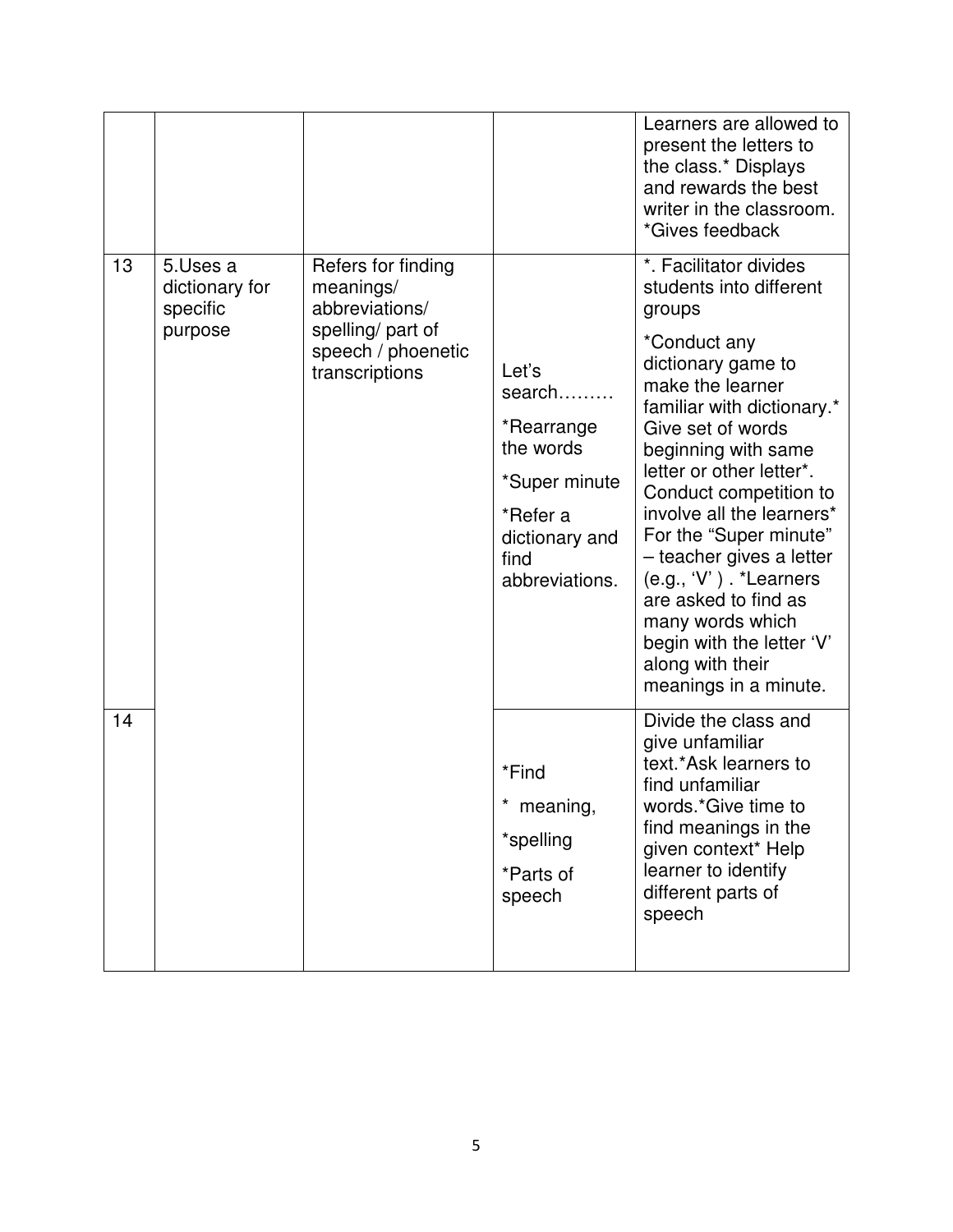| 15 |                                                            |                                     | Dictionary for<br>other<br>references<br>*Irregular<br>verbs<br>*Phonetic<br>transcriptions                                                                           | Talk about various<br>uses of dictionary -<br>abbreviations, irregular<br>verb forms, forms of<br>word, phonetic<br>symbols,*Discuss with<br>some examples.*Give<br>time to refer in groups.                                   |
|----|------------------------------------------------------------|-------------------------------------|-----------------------------------------------------------------------------------------------------------------------------------------------------------------------|--------------------------------------------------------------------------------------------------------------------------------------------------------------------------------------------------------------------------------|
| 16 | 6. Reads and<br>comprehends<br>different literary<br>forms | Reads and<br>comprehends            | Exposure to<br>different texts<br>*Read an<br>autobiography<br>and answer (<br>e.g. "My<br>Beginnings")<br>* Read a play<br>and write<br>details about a<br>character | *Provide different texts<br>for silent reading.<br>*Give time to read<br>silently. *Ask them to<br>share their views on<br>the text.* Ask simple<br>questions<br>* Give time to share<br>responses on different<br>text types. |
| 17 |                                                            |                                     | Reads and<br>responds to<br>factual<br>questions<br>*Silent<br>reading.<br>*Pair<br>discussion                                                                        | Divide the class and<br>give unfamiliar<br>text.*Provides factual<br>questions*Guide<br>learners to contribute<br>their responses to the<br>group.*Elicits answers<br>and give feedback                                        |
| 18 |                                                            |                                     | I can think                                                                                                                                                           | Provide unfamiliar text<br>to read silently.<br>*Ask thought provoking<br>and open ended<br>questions.<br>*Give time to read and<br>comprehend the text.<br>*Collect responses in<br>written form and give<br>feedback         |
| 19 | 7. Attempts to<br>write a<br>paragraph                     | Writes a note/<br>profile/ guided / | *Note taking<br>*Profile Writing                                                                                                                                      | Provide some<br>paragraphs on great                                                                                                                                                                                            |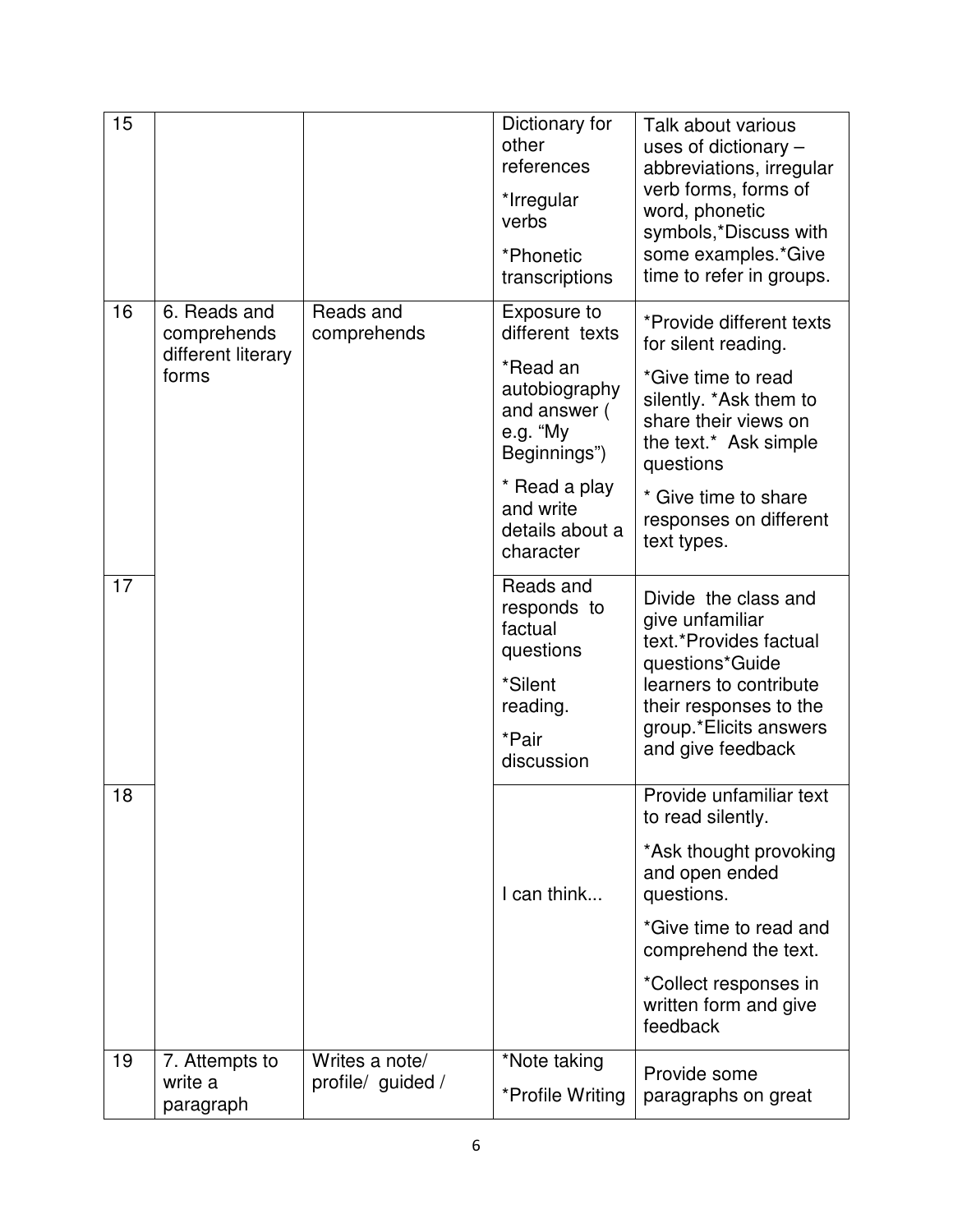|    | using clues                                            | creative paragraph                    |                                                                                                                  | personalities.                                                                                                                                                                                                                                                                                                                         |
|----|--------------------------------------------------------|---------------------------------------|------------------------------------------------------------------------------------------------------------------|----------------------------------------------------------------------------------------------------------------------------------------------------------------------------------------------------------------------------------------------------------------------------------------------------------------------------------------|
|    | given in a<br>profile                                  |                                       |                                                                                                                  | *Give worksheets to<br>complete a profile or<br>write an incomplete<br>profile on the black<br>board* Read the<br>paragraphs and ask<br>them to find some<br>details about that<br>person while<br>listening*Collect<br>responses and discuss.                                                                                         |
| 20 |                                                        |                                       | Guided writing<br>*Profile of a<br>sportsman<br>* Profile of an<br>actor<br>* Profile of a<br>freedom<br>fighter | Dislay some profiles<br>and ask the learners to<br>read aloud.*Guide<br>them to frame<br>sentences using the<br>details given in the<br>profile*Help to arrange<br>them into a<br>paragraph.*Give home<br>task – 'prepare a profile<br>of child's family<br>member/friend/<br>teachers or a well-<br>known person of his<br>locality.' |
| 21 |                                                        |                                       | Creative<br>writing                                                                                              | *Give time to present<br>the profiles prepared by<br>the learners                                                                                                                                                                                                                                                                      |
|    |                                                        |                                       | *Profile of<br>himself,                                                                                          | *Ask them to write a<br>paragraph on the<br>prepared profile.                                                                                                                                                                                                                                                                          |
|    |                                                        |                                       | * Profile of a<br>friend                                                                                         | * Give time to present<br>their paragraphs *                                                                                                                                                                                                                                                                                           |
|    |                                                        |                                       | * Profile of a<br>family member                                                                                  | Appreciate their<br>attempts and give<br>feedback                                                                                                                                                                                                                                                                                      |
| 22 | 8. Frames<br>questions in<br>different<br>contexts and | Uses 'wh'<br>words/frames<br>question | Ask me<br>*Frame<br>questions<br>within a minute                                                                 | Play a Language game<br>to find out what is<br>hidden (such as<br>students pose<br>questions to know what                                                                                                                                                                                                                              |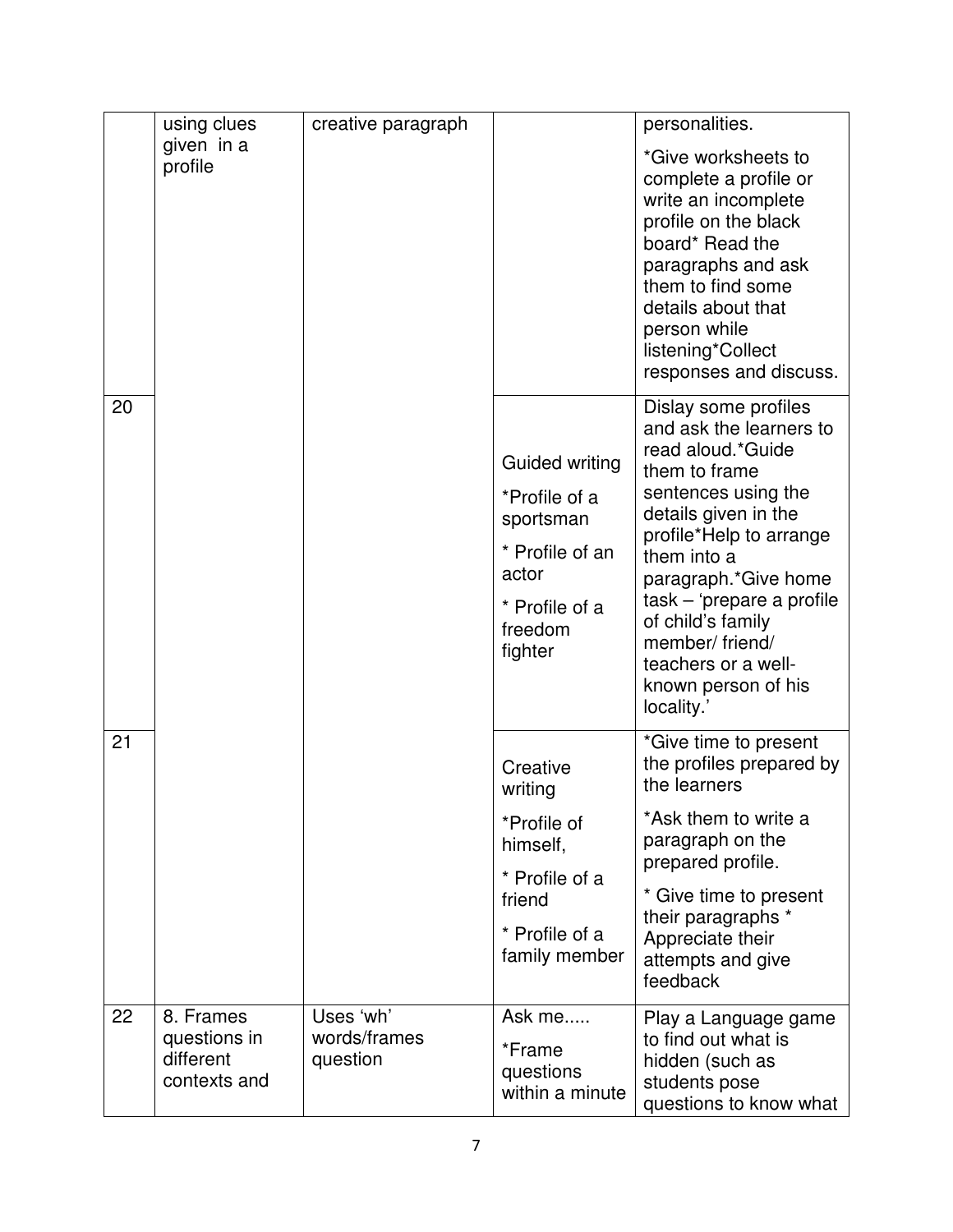| responds. | *Fill the blanks<br>with "wh" word                                   | is hidden in the fist of<br>the teacher.)                                                                                                                                                                                                                                                               |
|-----------|----------------------------------------------------------------------|---------------------------------------------------------------------------------------------------------------------------------------------------------------------------------------------------------------------------------------------------------------------------------------------------------|
|           |                                                                      | They continue to ask<br>questions until the<br>object is found. The<br>types of questions are<br>later discussed in the<br>class.                                                                                                                                                                       |
|           |                                                                      | This game can be<br>given to the groups to<br>score points.                                                                                                                                                                                                                                             |
|           |                                                                      | *Facilitator asks<br>students to frame any<br>question.*Observes the<br>way of framing<br>questions.* Gives an<br>interesting text and<br>asks them to frame<br>questions* Guides<br>them to frame<br>questions by giving<br>proper instructions.                                                       |
| 23        | Inform or<br>Confirm<br>*"wh"<br>questions<br>*"Yes/No"<br>questions | Ask number of<br>questions (including<br>"wh" & 'yes' or 'no') and<br>take short<br>responses.*Form two<br>groups based on<br>answers. (Group 1 who<br>have answered yes<br>/no. Group 2 who have<br>given some information<br>for "wh "questions).*<br>Revisit the questions<br>asked to them earlier. |
|           |                                                                      | * Classify the questions<br>and write them on the<br>black board                                                                                                                                                                                                                                        |
|           |                                                                      | *Discuss the way of<br>framing questions and<br>give feedback                                                                                                                                                                                                                                           |
| 24        | Responds to                                                          | Read a story / a                                                                                                                                                                                                                                                                                        |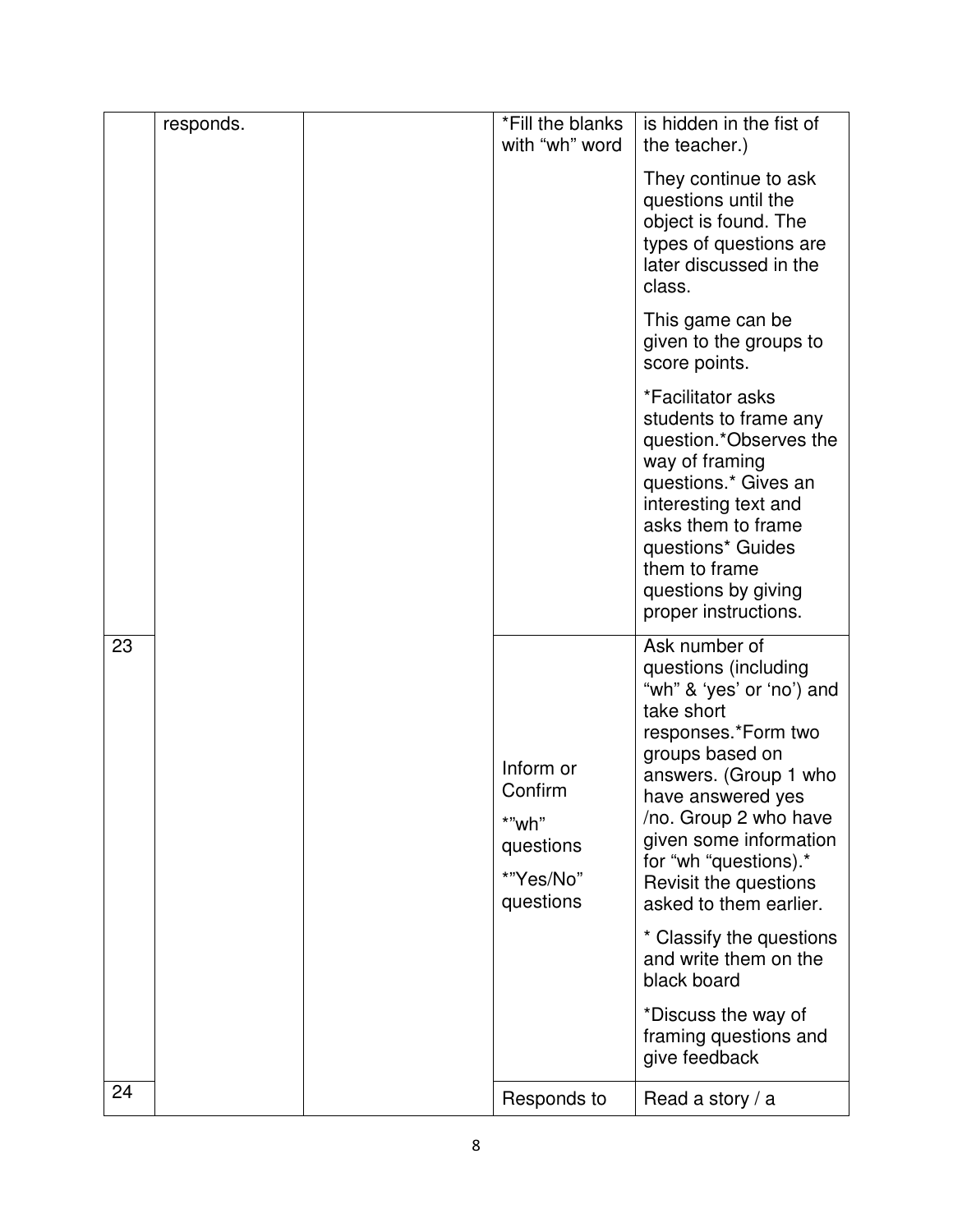|    |                                                                                      |                                             | the questions.<br>* Answering<br>skill                                          | dialogue and write<br>some questions on the<br>black board.*Elicit<br>answers and write<br>appropriate answers on<br>the board. Give<br>feedback.                                                                                                      |
|----|--------------------------------------------------------------------------------------|---------------------------------------------|---------------------------------------------------------------------------------|--------------------------------------------------------------------------------------------------------------------------------------------------------------------------------------------------------------------------------------------------------|
| 25 | 9. Reads<br>stories from<br>different<br>sources and<br>narrates in the<br>classroom | Guesses/completes<br>/ narrates stories     | <b>Story</b><br>presentation<br>*Guess the<br>story.<br>*Complete the<br>story. | Collect some stories<br>and narrate them<br>(through images,<br>puppets, videos etc.).<br>*Present language<br>tasks to involve all the<br>learners*Elicit<br>responses and give<br>feedback.*Guide<br>learners to present the<br>story in next class. |
| 26 |                                                                                      |                                             | Listen to<br>me<br>*My Story                                                    | *Learner collects<br>stories and frames<br>simple language tasks<br>with the help of<br>teacher*Learner<br>presents the stories<br>and gets responses<br>from friends. Facilitator<br>appreciates and give<br>feedback.                                |
| 27 |                                                                                      |                                             | Story<br>Development                                                            | Learners are provided<br>with the outline of a<br>story *Guide to frame<br>sentences.*Learner<br>develops the story and<br>presents to the class*<br><b>Facilitator appreciates</b><br>and gives feedback                                              |
| 28 | 10.Uses<br>appropriate<br>grammatical<br>forms in<br>communication                   | Uses parts of<br>speech in<br>communication | Listen and find<br>me<br>*Nouns<br>*Adjectives<br>*Verb                         | The learners are asked<br>to tell a story. Others<br>listen and list out the<br>naming words as<br>nouns, describing<br>words as adjectives<br>and action words as<br>verbs. Cross check and                                                           |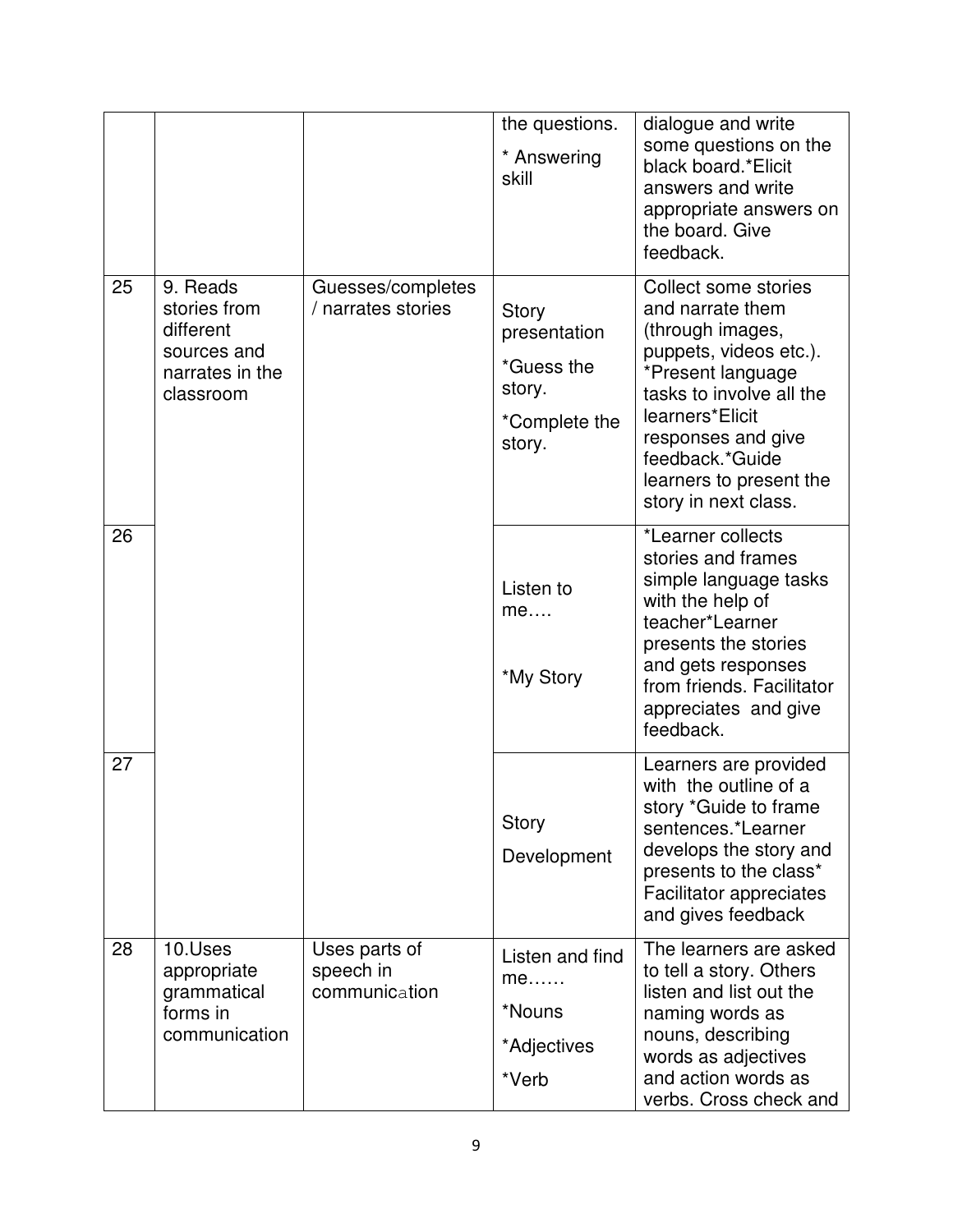|    |  |                                                       | confirm the correct<br>information. Elicit<br>words and write them<br>on the board *Classify<br>them as names of<br>person, place, things<br>etc.<br>* Read the same story<br>again and ask learners<br>to identify the<br>describing words for<br>the names * Write<br>them on the black<br>board and discuss<br>nouns and adjectives.                                                                                                                                                               |
|----|--|-------------------------------------------------------|-------------------------------------------------------------------------------------------------------------------------------------------------------------------------------------------------------------------------------------------------------------------------------------------------------------------------------------------------------------------------------------------------------------------------------------------------------------------------------------------------------|
| 29 |  | Use auxiliaries<br>*"Be".<br>*"Do"<br>*"Have"         | The learners are<br>provided with some<br>sentences and learn<br>the appropriate forms<br>of be, do, and have<br>with different tenses.<br>Discuss the<br>applications through<br>simple conversation in<br>the class.<br>Eg,.is,was,am, are,<br>has, have, did, does etc.<br>*Facilitator presents a<br>substitution table of<br>"Be" and guides to<br>frame sentences* Elicit<br>answers and write<br>them on the board<br>*Discuss different<br>forms of "Be" with<br>person, number and<br>tense. |
| 30 |  | (comparative<br>learning of<br>time)<br>*Now<br>*Then | Frame number of<br>sentences for the<br>comparative learning of<br>'Present-Past-Future<br>time'<br>*Draw a timeline on the                                                                                                                                                                                                                                                                                                                                                                           |